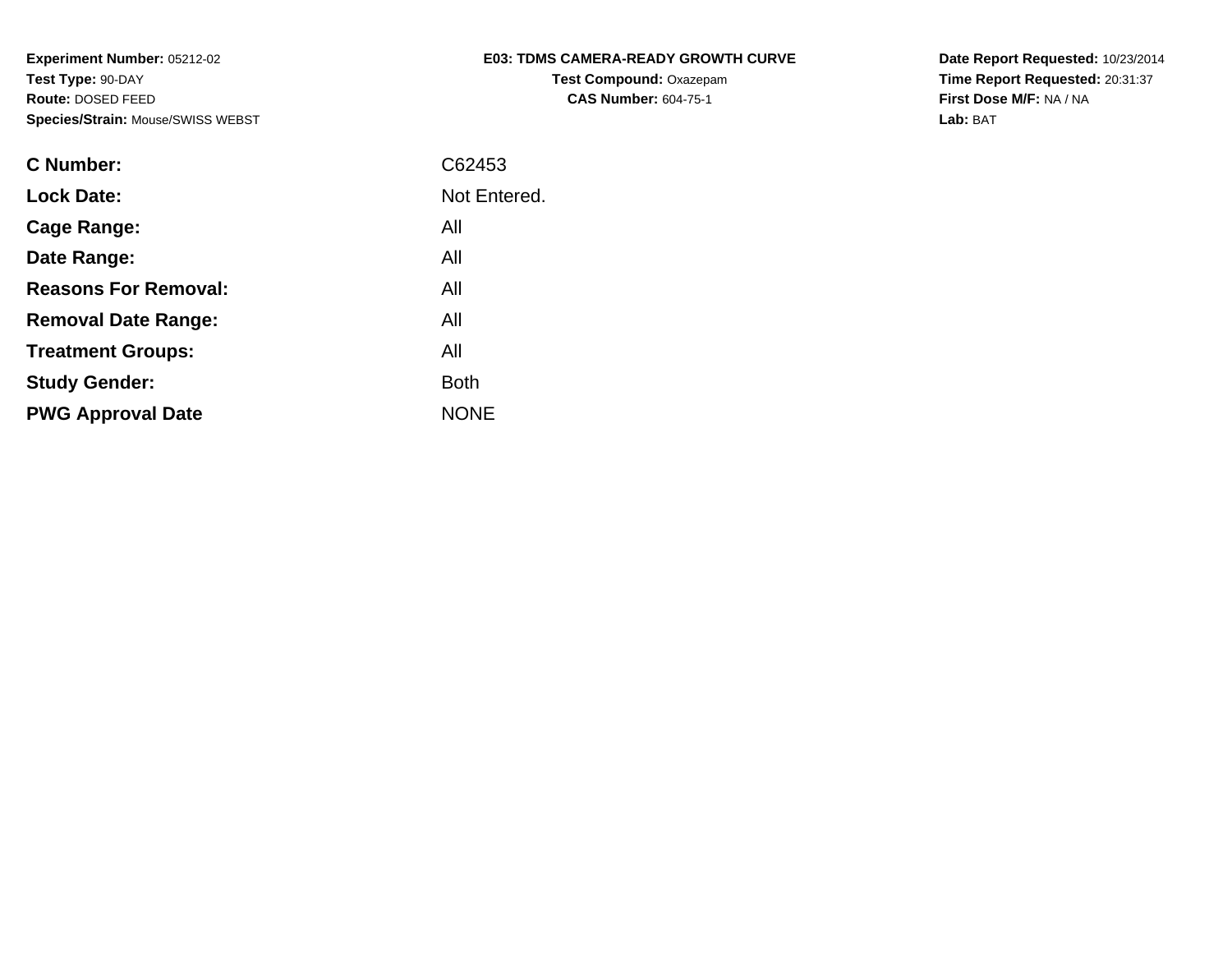#### **E03: TDMS CAMERA-READY GROWTH CURVE**

**Test Compound:** Oxazepam**CAS Number:** 604-75-1

**Date Report Requested:** 10/23/2014**Time Report Requested:** 20:31:37**First Dose M/F:** NA / NA**Lab:** BAT

**MALE** 

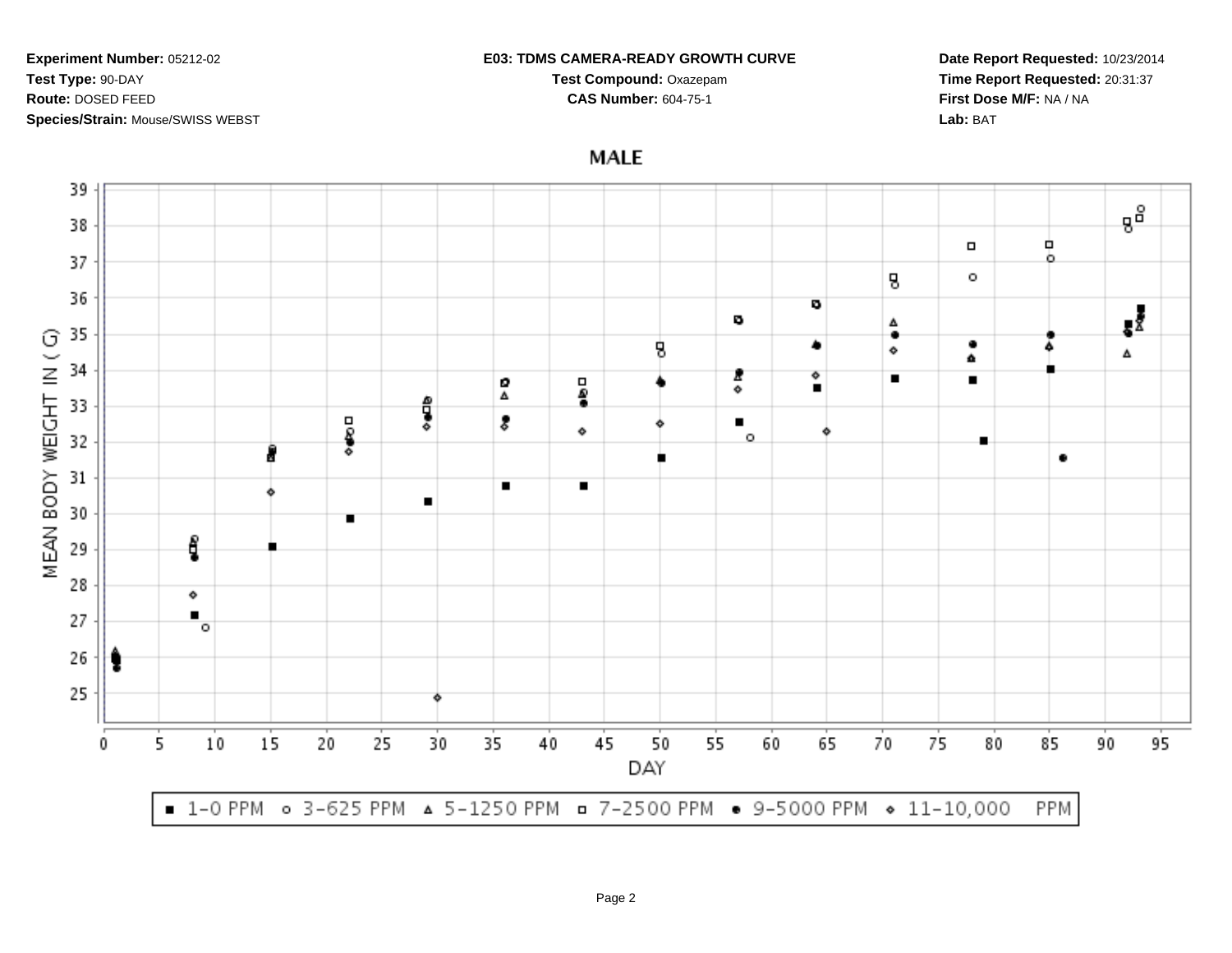## **E03: TDMS CAMERA-READY GROWTH CURVE**

**Test Compound:** Oxazepam**CAS Number:** 604-75-1

\*\*\*END OF MALE DATA\*\*\*

**Date Report Requested:** 10/23/2014**Time Report Requested:** 20:31:37**First Dose M/F:** NA / NA**Lab:** BAT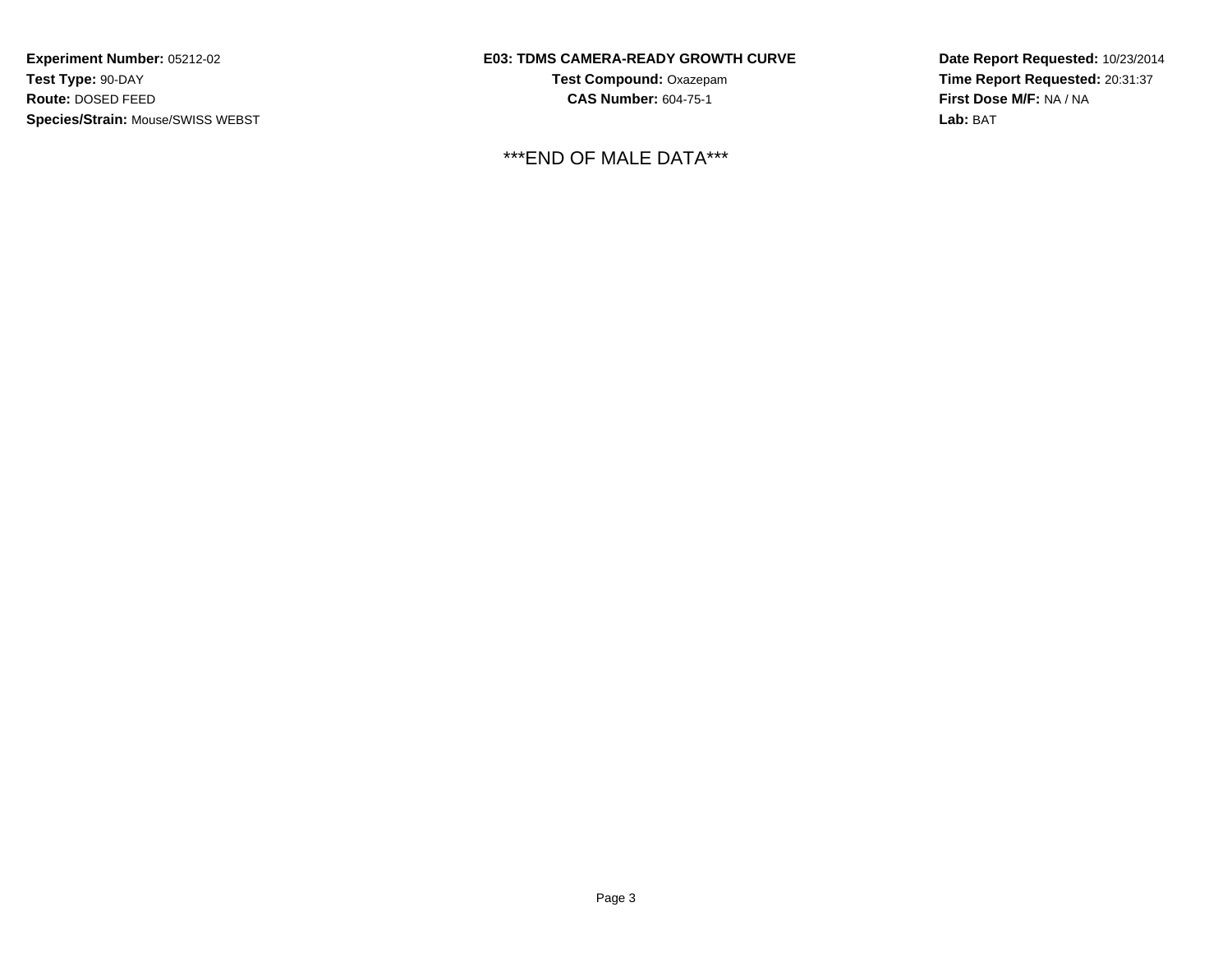#### **E03: TDMS CAMERA-READY GROWTH CURVE**

**Test Compound:** Oxazepam**CAS Number:** 604-75-1

**Date Report Requested:** 10/23/2014**Time Report Requested:** 20:31:37**First Dose M/F:** NA / NA**Lab:** BAT



# **FEMALE**